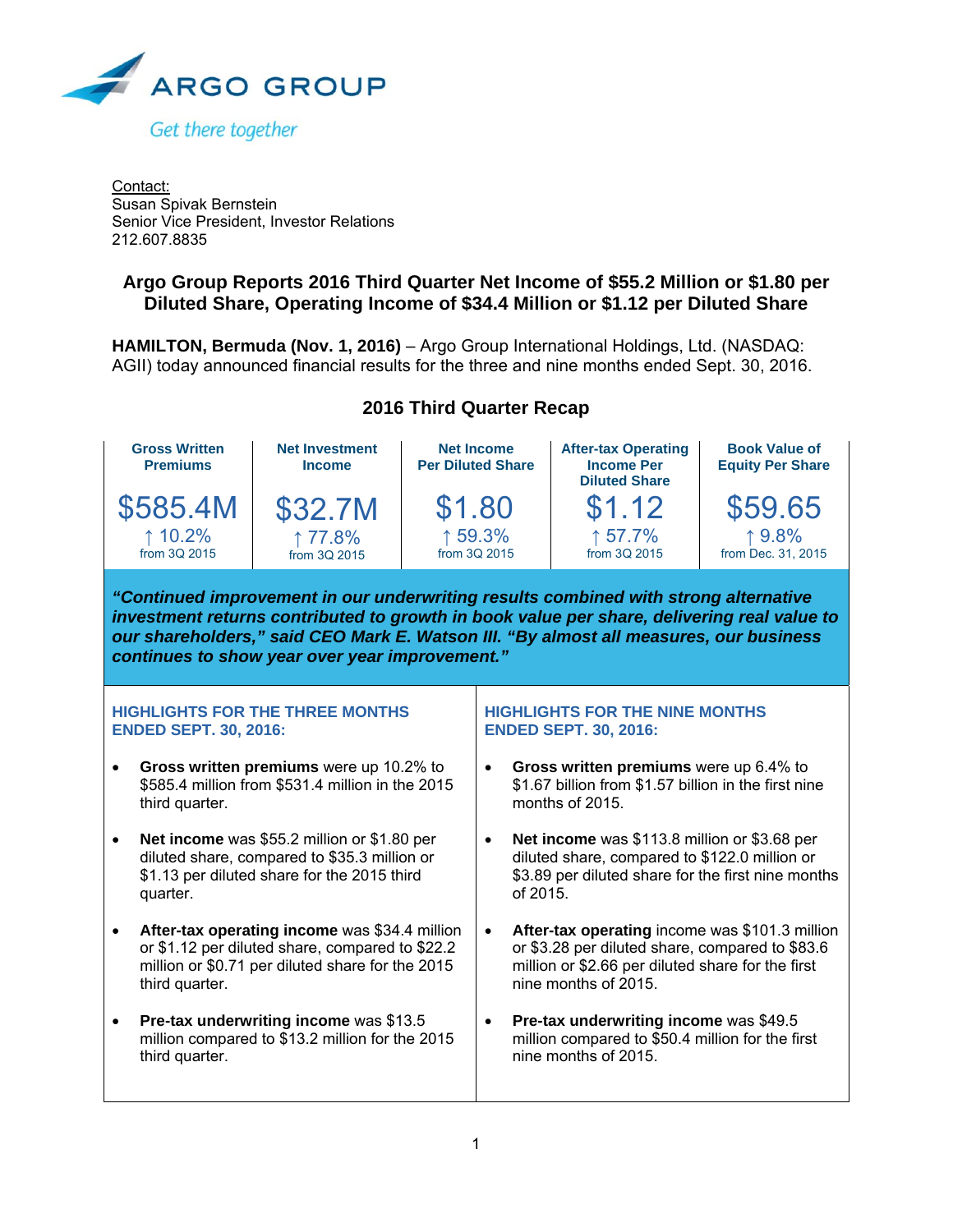| Combined ratio was 96.2% compared to<br>96.2% for the 2015 third quarter. The loss and<br>expense ratios for the quarter were 57.9% and<br>38.3%, respectively, compared to 57.8% and<br>38.4% for the 2015 third quarter.      | $\bullet$ | Combined ratio was 95.2% compared to<br>95.0% for the first nine months of 2015. The<br>loss and expense ratios were 56.8% and<br>38.4%, respectively compared to 55.9% and<br>39.1% in the first nine months of 2015.                   |
|---------------------------------------------------------------------------------------------------------------------------------------------------------------------------------------------------------------------------------|-----------|------------------------------------------------------------------------------------------------------------------------------------------------------------------------------------------------------------------------------------------|
| Net Investment Income was \$32.7 million,<br>compared to \$18.4 million for the 2015 third<br>quarter.                                                                                                                          | $\bullet$ | Net Investment Income was \$89.6 million,<br>compared to \$68.5 million for the first nine<br>months of 2015.                                                                                                                            |
| Net favorable prior-year reserve<br>development was \$2.9 million (benefiting the<br>combined ratio by 0.8 points), compared with<br>\$6.6 million (benefiting the combined ratio by<br>1.9 points) for the 2015 third quarter. |           | Net favorable prior-year reserve<br>development was \$18.8 million (benefiting the<br>combined ratio by 1.8 points), compared with<br>\$15.3 million (benefiting the combined ratio by<br>1.5 points) for the first nine months of 2015. |
| Estimated pre-tax catastrophe losses were<br>\$12.9 million or 3.6 points on the combined<br>ratio, compared to \$13.1 million or 3.9 points<br>on the combined ratio for the 2015 third<br>quarter.                            | $\bullet$ | Estimated pre-tax catastrophe losses were<br>\$38.9 million or 3.7 points on the combined<br>ratio, compared to \$18.5 million or 1.8 points<br>on the combined ratio for the first nine months<br>of 2015.                              |
| Loss ratio excluding catastrophes and reserve<br>development was 55.1%, compared to 55.8%<br>for the 2015 third quarter.                                                                                                        | $\bullet$ | Loss ratio excluding catastrophes and reserve<br>development was 54.9%, compared to 55.6%<br>in the first nine months of 2015.                                                                                                           |
| During the third quarter, the Company<br>repurchased \$5.4 million or 96,601 shares of<br>its common stock.                                                                                                                     | $\bullet$ | During the first nine months of 2016, the<br>Company repurchased \$45.3 million or<br>815,196 shares of its common stock.                                                                                                                |
|                                                                                                                                                                                                                                 | $\bullet$ | Book value per share increased to \$59.65, up<br>9.8% from \$54.31 at Dec. 31, 2015.                                                                                                                                                     |
|                                                                                                                                                                                                                                 |           | Cash and investments at Sept. 30, 2016,<br>totaled \$4.4 billion with a net pre-tax unrealized<br>gain of approximately \$151.3 million.                                                                                                 |

## **Notes**

- All per share amounts, except for number of shares repurchased, are adjusted for the 10% stock dividend that was paid on June 15, 2016, to stockholders of record on June 1, 2016.
- The following changes were made to the reporting structure effective Jan. 1, 2016: (1) reclassification of Argo Pro results and identifiable assets from Excess and Surplus lines to the Commercial Specialty segment which more appropriately matches segment distribution strategy; and (2) alternative investment income was moved from realized gains and losses to net investment income.
- All references to catastrophe losses are pre-tax and net of reinsurance and estimated reinstatement premiums. Point impacts on the combined ratio are calculated as the difference between the reported combined ratio and the combined ratio excluding incurred catastrophe losses and associated reinstatement premiums.
- After-tax operating income is defined as net income before taxes excluding net realized investment gains/losses and foreign currency exchange gains/losses at an assumed 20% effective tax rate.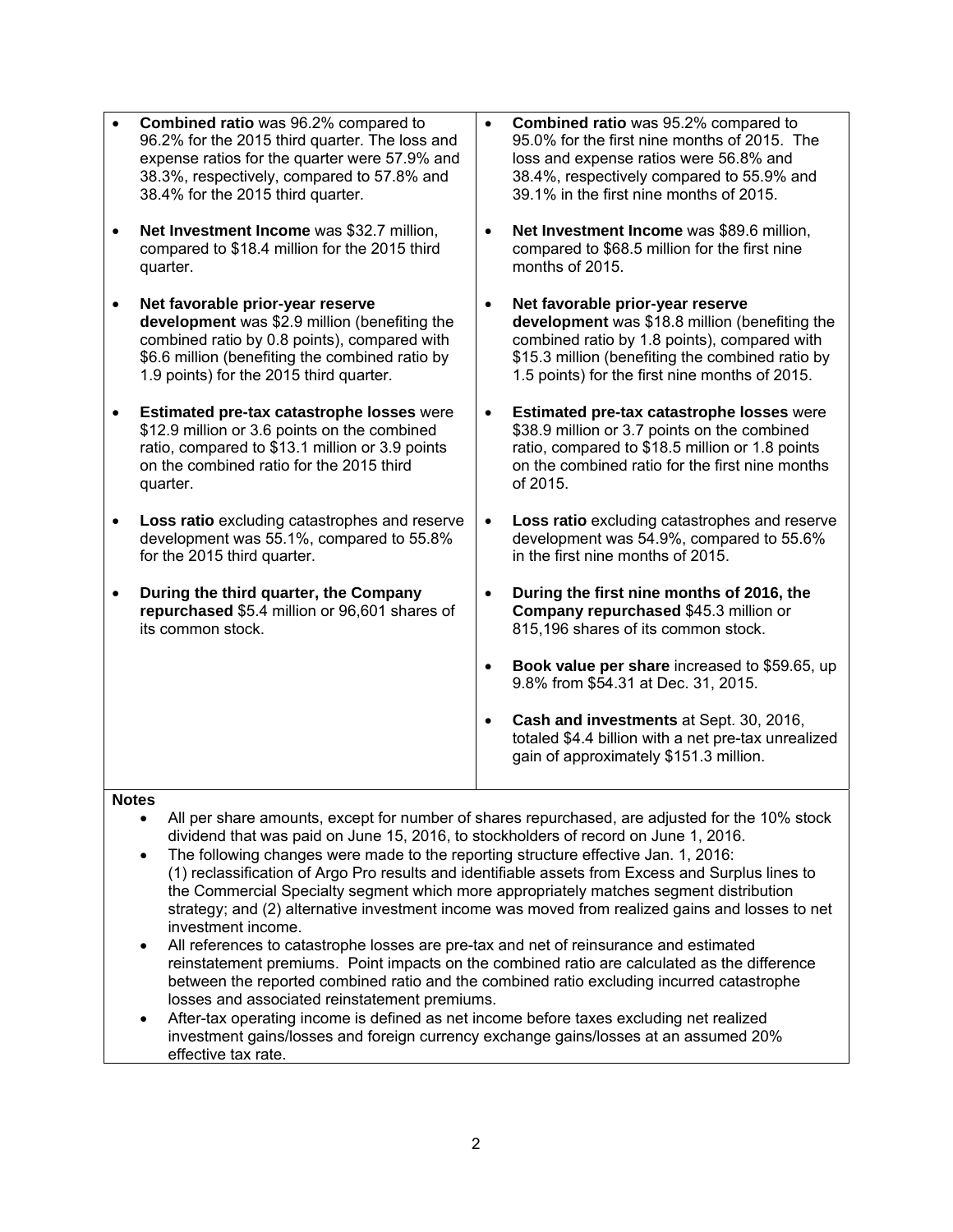## **FINANCIAL HIGHLIGHTS BY SEGMENT**

#### **Excess and Surplus Lines**

- *Gross written premium was up 6% in the third quarter and 4% in the first nine months of 2016 primarily driven by casualty, environmental, and transportation lines.*
- *The loss ratio for the 2016 third quarter, excluding catastrophe losses and reserve development, was 59.9% compared to 60.7% for the 2015 third quarter.*

In the 2016 third quarter, the Excess and Surplus Lines segment reported gross written premiums of \$141.7 million compared to \$133.6 million in the 2015 third quarter. For the 2016 third quarter, net written premiums were up 2.6% to \$119.4 million, and earned premiums were up 0.7% to \$122.3 million, when compared to the 2015 third quarter. Underwriting income was \$11.5 million for the 2016 third quarter, compared to \$16.3 million for the 2015 third quarter. The 2016 third quarter combined ratio of 90.6% compares to 86.6% for the prior-year quarter. Net favorable prior-year reserve development was \$5.7 million for the 2016 third quarter, benefiting the combined ratio by 4.6 points, compared to net favorable prior-year reserve development of \$8.7 million or 7.2 points for the 2015 third quarter. Catastrophe losses for the 2016 third quarter were \$3.8 million or 3.1 points on the combined ratio, compared to \$2.7 million or 2.2 points for the 2015 third quarter. The loss ratio for the 2016 third quarter, excluding catastrophe losses and reserve development, was 59.9% compared to 60.7% for the 2015 third quarter.

For the nine months ended Sept. 30, 2016, gross written premiums were \$456.0 million, up \$16.0 million or 3.6%, compared to \$440.0 million in the first nine months of 2015. Net written premiums were up less than 1% to \$379.4 million, and earned premiums were up 3.3% to \$363.4 million, when compared to the first nine months of 2015. Underwriting income was \$38.2 million compared to \$43.8 million in the first nine months of 2015. The first nine months of 2016 combined ratio of 89.5% compares to 87.6% in the first nine months of 2015. Net favorable prior-year reserve development was \$12.0 million or 3.3 points on the combined ratio in the first nine months of 2016, compared to net favorable prior-year reserve development of \$18.4 million or 5.2 points in the first nine months of 2015. Catastrophe losses in the first nine months of 2016 were \$9.4 million or 2.6 points on the combined ratio, compared to \$4.7 million or 1.3 points in the first nine months of 2015. The loss ratio for the first nine months of 2016, excluding catastrophe losses and reserve development, was 58.9% compared to 59.8% in the first nine months of 2015.

## **Commercial Specialty**

- *Gross written premium was up 24% in the third quarter and 20% in the first nine months of 2016, driven by program, surety, and professional lines businesses.*
- *The loss ratio for the 2016 third quarter, excluding catastrophe losses and reserve development, was 56.8%, compared to 56.7% for the 2015 third quarter.*

The Commercial Specialty segment reported gross written premiums of \$219.1 million, up \$42.5 million or 24.1%, compared to \$176.6 million in the 2015 third quarter. For the 2016 third quarter, net written premiums were up 22.8% to \$139.5 million, and earned premiums were up 7.4% to \$94.0 million, when compared to the 2015 third quarter. Underwriting income was \$16.0 million for the 2016 third quarter, compared to underwriting income of \$11.0 million for the 2015 third quarter. The 2016 third quarter combined ratio of 83.0% compares to 87.4% for the prior-year quarter. For the 2016 third quarter, net favorable prior-year reserve development was \$8.0 million or 8.6 points on the combined ratio, compared to net favorable prior-year reserve development of \$2.6 million or 3.0 points for the 2015 third quarter. Catastrophe losses for the quarter were \$0.7 million or 0.8 points on the combined ratio, compared to \$0.4 million or 0.6 points for the 2015 third quarter. The loss ratio for the 2016 third quarter, excluding catastrophe losses and reserve development, was 56.8%, compared to 56.7% for the 2015 third quarter.

For the nine months ended Sept. 30, 2016, gross written premiums were \$514.2 million, up \$85.7 million or 20.0%, compared to \$428.5 million in the first nine months of 2015. Net written premiums were up 11.2% to \$292.4 million, and earned premiums were up 4.1% to \$266.3 million, when compared to the first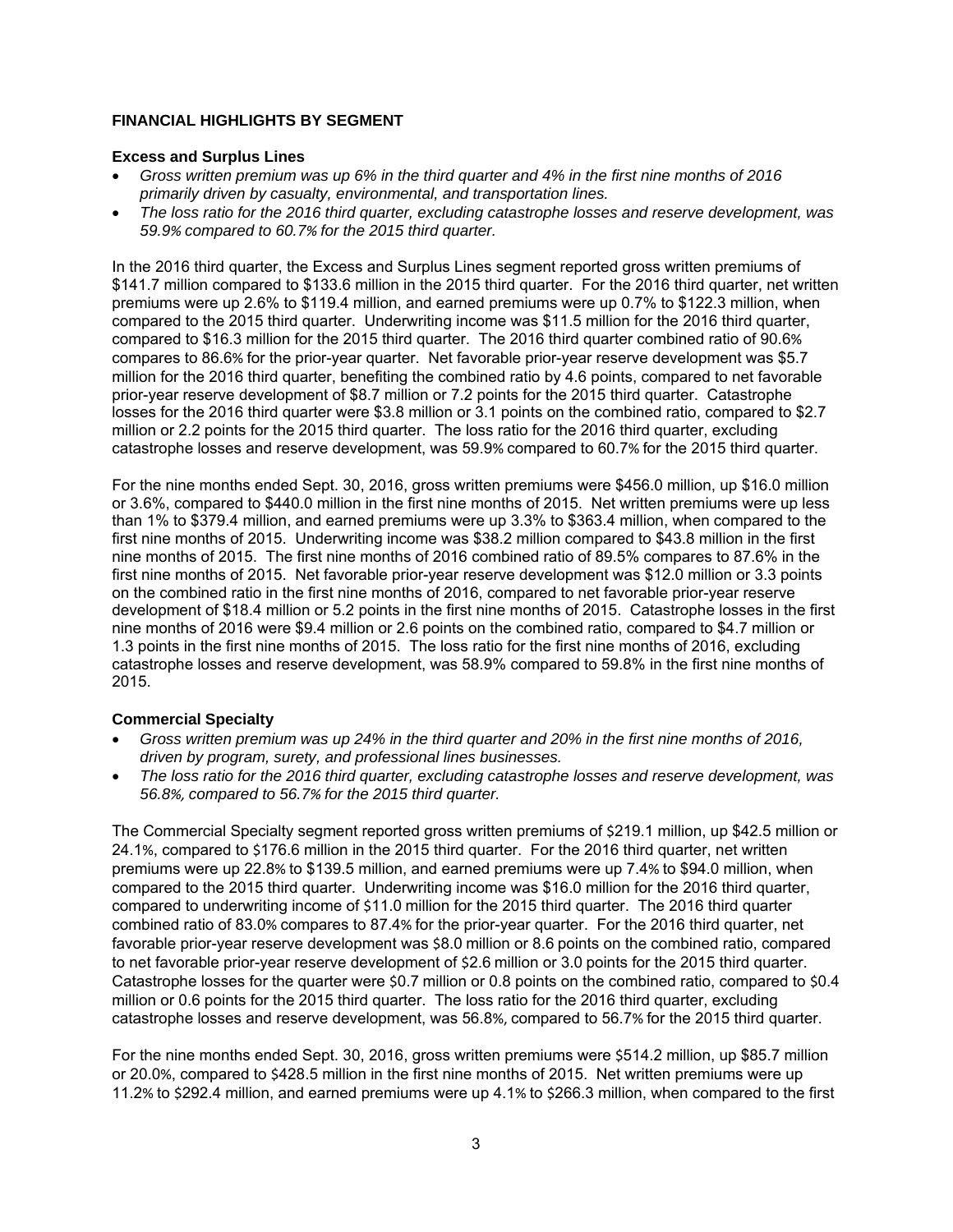nine months of 2015. Underwriting income was \$40.7 million compared to \$21.2 million in the first nine months of 2015. The first nine months of 2016 combined ratio of 84.7% compares to 91.7% in the first nine months of 2015. Net favorable prior-year reserve development was \$13.6 million benefiting the combined ratio by 5.1 points, compared to net unfavorable prior-year reserve development of \$3.7 million or 1.5 points in the first nine months of 2015. Catastrophe losses in the first nine months of 2016 were \$2.1 million or 0.7 points on the combined ratio, compared to \$1.8 million or 0.7 points in the first nine months of 2015. The loss ratio for the first nine months of 2016, excluding catastrophe losses and reserve development, was 55.6%, compared to 57.0% in the first nine months of 2015.

## **Syndicate 1200**

- *Gross premiums written were up modestly in the third quarter and first nine months of 2016 reflecting continued challenging market conditions and a 5% reduction in our participation on the syndicate for 2016.*
- *The loss ratio for the 2016 third quarter, excluding catastrophe losses and reserve development, was 52.0%, compared to 51.2% in the 2015 third quarter.*

The Syndicate 1200 segment reported gross written premiums of \$162.6 million in the 2016 third quarter, up \$2.4 million or 1.5% from \$160.2 million for 2015 third quarter. Net written premiums were \$115.8 million versus \$115.9 million in the 2015 third quarter. Earned premiums were \$102.4 million versus \$100.3 million for the 2015 third quarter. Underwriting income was \$1.3 million for the 2016 third quarter, compared to \$4.2 million for the 2015 third quarter. The 2016 third quarter combined ratio of 98.7% compares to 95.8% for the prior-year quarter. For the 2016 third quarter, net unfavorable prior-year reserve development was \$1.9 million or 1.8 points on the combined ratio, compared to net favorable prior-year reserve development of \$0.3 million benefiting the combined by 0.2 points for the 2015 third quarter. Catastrophe losses for the 2016 third quarter were \$7.0 million or 6.8 points on the combined ratio, compared to \$4.0 million or 4.0 points for the 2015 third quarter. The loss ratio for the 2016 third quarter, excluding catastrophe losses and reserve development, was 52.0%, compared to 51.2% in the 2015 third quarter.

For the nine months ended Sept. 30, 2016, gross written premiums were \$480.2 million, up \$7.0 million or 1.5% from \$473.2 million in the first nine months of 2015. Net written premiums were \$303.5 million versus \$320.4 million in the first nine months of 2015. Earned premiums were \$301.1 million versus \$308.9 million in the first nine months of 2015. Underwriting income was \$9.1 million compared to \$20.9 million in the first nine months of 2015. The first nine months of 2016 combined ratio of 97.0% compares to 93.2% in the first nine months of 2015. Net favorable prior-year reserve development in the first nine months of 2016 was \$2.5 million or 0.8 points on the combined ratio, compared to net favorable prior-year reserve development of \$2.8 million or 0.9 points in the first nine months of 2015. Catastrophe losses in the first nine months of 2016 were \$14.0 million or 4.6 points on the combined ratio, compared to \$5.0 million or 1.5 points on the combined ratio in the first nine months of 2015. The loss ratio for the first nine months of 2016, excluding catastrophe losses and reserve development, was 52.4%, compared to 51.8% in the first nine months of 2015.

## **International Specialty**

- *Gross premiums written were up modestly in the third quarter but down in the first nine months of 2016 reflecting more competitive market conditions that exist in nearly all of the segment's business lines.*
- *The loss ratio for the first nine months of 2016, excluding catastrophe losses and reserve development, was 47.0%, compared to 49.6% in the first nine months of 2015.*

The International Specialty segment includes our property reinsurance business as well as our insurance business in Bermuda and Brazil. In the 2016 third quarter, gross written premiums were \$61.9 million, up \$1.2 million or 2.0% from \$60.7 million for the 2015 third quarter. Net written premiums were \$40.5 million versus \$40.0 million in the 2015 third quarter. Earned premiums were \$39.9 million versus \$36.4 million for the 2015 third quarter. Underwriting income was \$11.2 million for the 2016 third quarter, compared to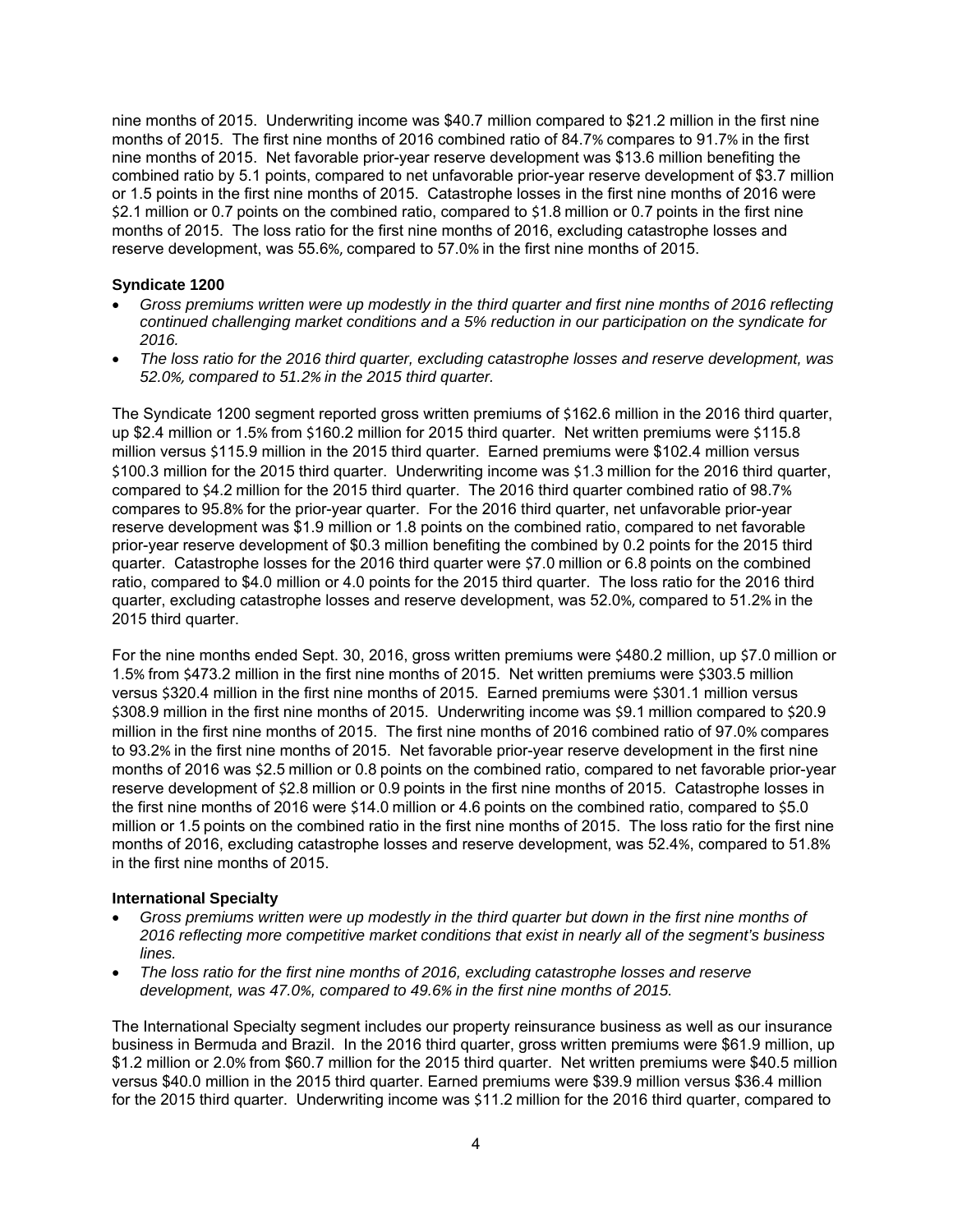\$1.3 million for the 2015 third quarter. The 2016 third quarter combined ratio of 72.2% compares to 96.8% for the prior-year quarter. Net favorable prior-year reserve development was \$2.5 million or 6.1 points on the combined ratio for the 2016 third quarter, compared to net favorable prior-year reserve development of \$2.1 million or 6.0 points for the 2015 third quarter. Catastrophe losses for the 2016 third quarter were \$1.4 million or 3.7 points on the combined ratio, compared to \$6.0 million or 18.2 points for the 2015 third quarter. The loss ratio for the 2016 third quarter, excluding catastrophe losses and reserve development, was 44.8%, compared to 50.0% in the 2015 third quarter.

For the nine months ended Sept. 30, 2016, gross written premiums were \$215.1 million, down \$8.7 million or 3.9% from \$223.8 million in the first nine months of 2015. Net written premiums were \$131.1 million versus \$131.5 million in the first nine months of 2015. Earned premiums were \$117.4 million versus \$109.8 million in the first nine months of 2015. Underwriting income was \$21.5 million compared to \$14.6 million in the first nine months of 2015. The first nine months of 2016 combined ratio of 81.8% compares to 86.8% in the first nine months of 2015. Net favorable prior-year reserve development in the first nine months of 2016 was \$8.3 million or 7.2 points on the combined ratio, compared to net favorable prior-year reserve development of \$5.8 million or 5.3 points in the first nine months of 2015. Catastrophe losses in the first nine months of 2016 were \$13.4 million or 12.2 points on the combined ratio compared to \$7.0 million or 6.9 points in the first nine months of 2015. The loss ratio for the first nine months of 2016, excluding catastrophe losses and reserve development, was 47.0%, compared to 49.6% in the first nine months of 2015.

## **CONFERENCE CALL**

Argo Group management will conduct an investor conference call starting at 11 a.m. EDT (Noon ADT) tomorrow, Wednesday, Nov. 2, 2016. A live webcast of the conference call can be accessed by visiting (http://services.choruscall.com/links/agii161102.html). Participants inside the U.S. can access the call by phone by dialing (877) 291-5203. Callers dialing from outside the U.S. can access the call by dialing (412) 902-6610. Please ask the operator to be connected to the Argo Group earnings call.

A webcast replay will be available shortly after the conference call and can be accessed at (http://services.choruscall.com/links/agii161102.html). In addition, a telephone replay of the call will be available through Nov. 9, 2016, to callers from inside the U.S. by dialing (877) 344-7529 (conference #10095483). Callers dialing from outside the U.S. can access the telephone replay by dialing (412) 317- 0088 (conference #10095483).

## **ABOUT ARGO GROUP INTERNATIONAL HOLDINGS, LTD.**

Argo Group International Holdings, Ltd. (NASDAQ: AGII) is an international underwriter of specialty insurance and reinsurance products in the property and casualty market. Argo Group offers a full line of products and services designed to meet the unique coverage and claims handling needs of businesses in four primary segments: Excess & Surplus Lines, Commercial Specialty, Syndicate 1200 and International Specialty. Argo Group's insurance subsidiaries are A. M. Best-rated 'A' (Excellent) (highest rating out of 16 rating classifications) with a stable outlook, and Argo's U.S. insurance subsidiaries are Standard and Poor's-rated 'A-' (Strong) with a stable outlook. More information on Argo Group and its subsidiaries is available at www.argolimited.com.

## **FORWARD-LOOKING STATEMENTS**

This press release may include forward-looking statements, both with respect to Argo Group and its industry, that reflect our current views with respect to future events and financial performance. These statements are made pursuant to the safe harbor provisions of the Private Securities Litigation Reform Act of 1995. Forward-looking statements include all statements that do not relate solely to historical or current facts, and can be identified by the use of words such as "expect," "intend," "plan," "believe," "do not believe," "aim," "project," "anticipate," "seek," "will," "likely," "assume," "estimate," "may," "continue," "guidance," "objective," "outlook," "trends," "future," "could," "would," "should," "target," "on track" and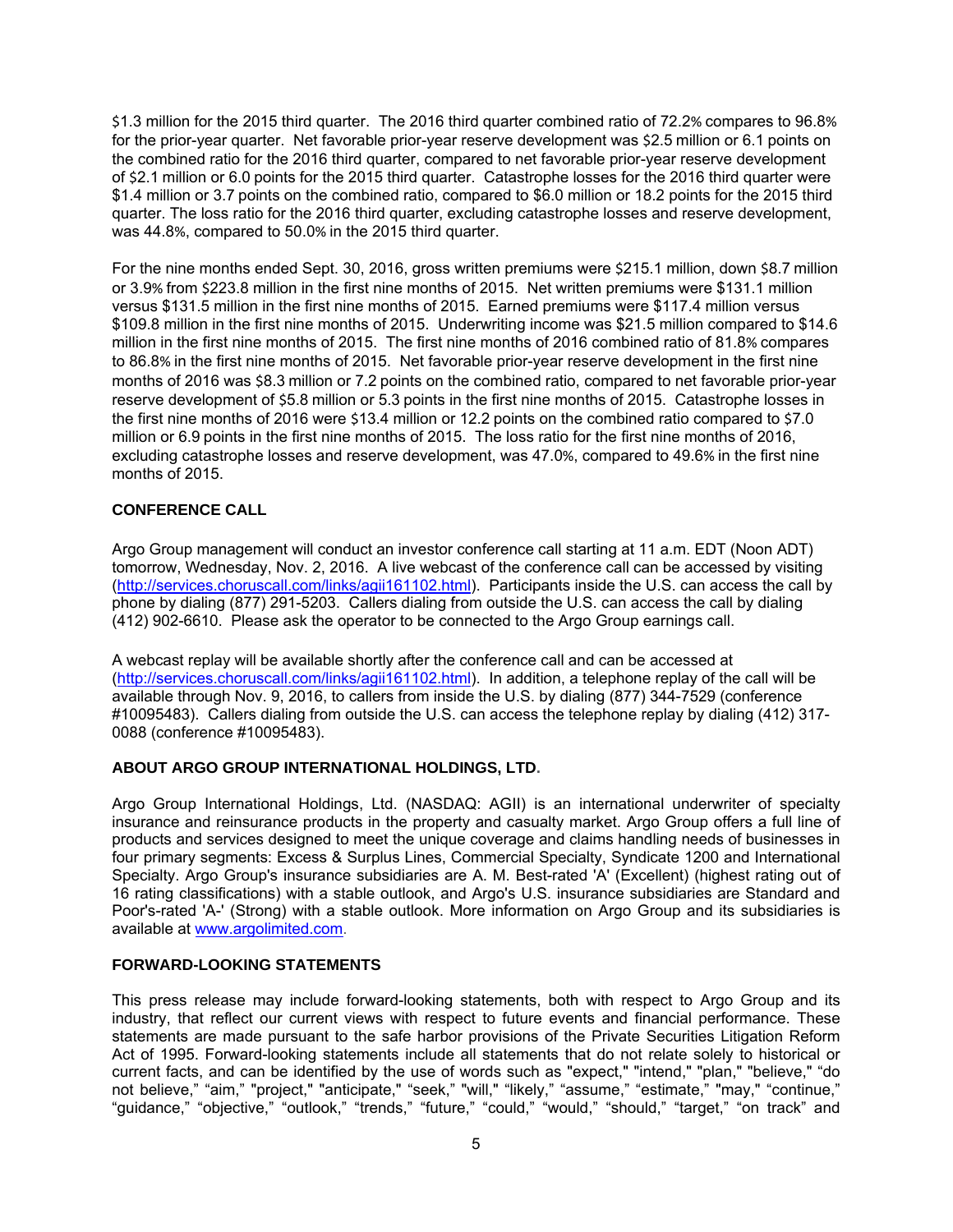similar expressions of a future or forward-looking nature. All forward-looking statements address matters that involve risks and uncertainties, many of which are beyond Argo Group's control. Accordingly, there are or will be important factors that could cause actual results to differ materially from those indicated in such statements and, therefore, you should not place undue reliance on any such statements. We believe that these factors include, but are not limited to, the following: 1) unpredictability and severity of catastrophic events; 2) rating agency actions; 3) adequacy of our risk management and loss limitation methods; 4) cyclicality of demand and pricing in the insurance and reinsurance markets; 5) statutory or regulatory developments including tax policy, reinsurance and other regulatory matters; 6) our ability to implement our business strategy; 7) adequacy of our loss reserves; 8) continued availability of capital and financing; 9) retention of key personnel; 10) competition; 11) potential loss of business from one or more major insurance or reinsurance brokers; 12) our ability to implement, successfully and on a timely basis, complex infrastructure, distribution capabilities, systems, procedures and internal controls, and to develop accurate actuarial data to support the business and regulatory and reporting requirements; 13) general economic and market conditions (including inflation, volatility in the credit and capital markets, interest rates and foreign currency exchange rates); 14) the integration of businesses we may acquire or new business ventures we may start; 15) the effect on our investment portfolios of changing financial market conditions including inflation, interest rates, liquidity and other factors; 16) acts of terrorism or outbreak of war; and 17) availability of reinsurance and retrocessional coverage, as well as management's response to any of the aforementioned factors.

In addition, any estimates relating to loss events involve the exercise of considerable judgment and reflect a combination of ground-up evaluations, information available to date from brokers and cedants, market intelligence, initial tentative loss reports and other sources. The actuarial range of reserves and management's best estimate is based on our then current state of knowledge including explicit and implicit assumptions relating to the pattern of claim development, the expected ultimate settlement amount, inflation and dependencies between lines of business. Our internal capital model is used to consider the distribution for reserving risk around this best estimate and predict the potential range of outcomes. However, due to the complexity of factors contributing to the losses and the preliminary nature of the information used to prepare these estimates, there can be no assurance that Argo Group's ultimate losses will remain within the stated amount.

The foregoing review of important factors should not be construed as exhaustive and should be read in conjunction with the other cautionary statements that are included herein and elsewhere, including the risk factors included in our most recent reports on Form 10-K and Form 10-Q and other documents of Argo Group on file with or furnished to the U.S. Securities and Exchange Commission ("SEC"). Any forward-looking statements made in this press release are qualified by these cautionary statements, and there can be no assurance that the actual results or developments anticipated by Argo Group will be realized or, even if substantially realized, that they will have the expected consequences to, or effects on, Argo Group or its business or operations. Except as required by law, Argo Group undertakes no obligation to update publicly or revise any forward-looking statement, whether as a result of new information, future developments or otherwise.

## **NON-GAAP FINANCIAL MEASURES**

In presenting the Company's results, management has included and discussed in this press release certain non-generally accepted accounting principles ("non-GAAP") financial measures within the meaning of Regulation G as promulgated by the U.S. Securities and Exchange Commission. Management believes that these non-GAAP measures, which may be defined differently by other companies, better explain the Company's results of operations in a manner that allows for a more complete understanding of the underlying trends in the Company's business. However, these measures should not be viewed as a substitute for those determined in accordance with generally accepted accounting principles ("U.S. GAAP").

"Underwriting income" is an internal performance measure used in the management of the Company's operations and represents net amount earned from underwriting activities (net premiums earned less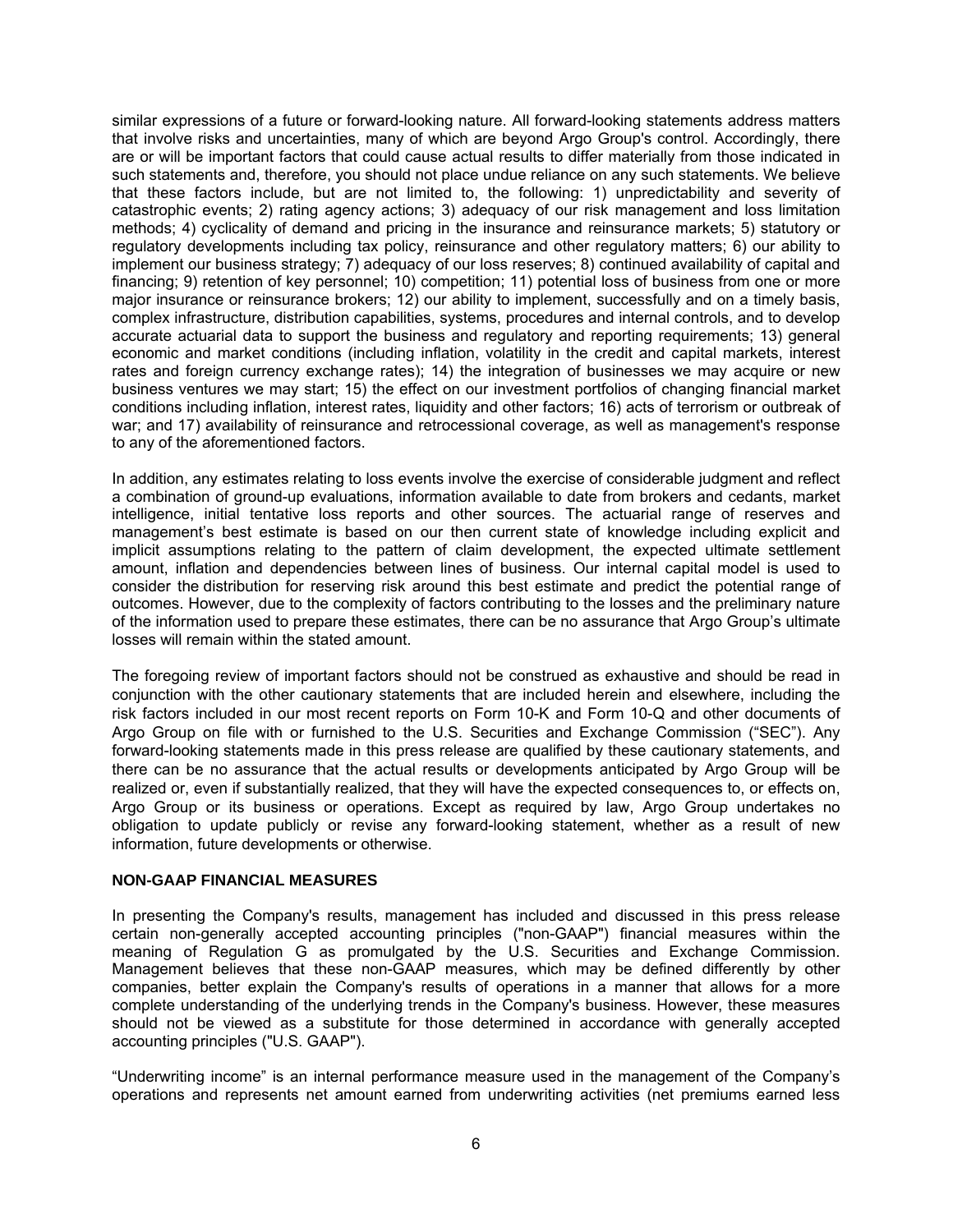underwriting expenses and claims incurred). Although this measure of profit (loss) does not replace net income (loss) computed in accordance with U.S. GAAP as a measure of profitability, management uses this measure of profit (loss) to focus our reporting segments on generating underwriting income.

"Operating income" is an internal performance measure used in the management of the Company's operations and represents after-tax operational results excluding, as applicable, net realized investment gains or losses, net foreign exchange gain or loss, and other non-recurring items. The Company excludes net realized investment gains or losses, net foreign exchange gain or loss, and other non-recurring items from the calculation of operating income because these amounts are influenced by and fluctuate in part according to the availability of market opportunities and other factors. In addition to presenting net income determined in accordance with U.S. GAAP, the Company believes that showing operating income enables investors, analysts, rating agencies and other users of the Company's financial information to more easily analyze our results of operations and underlying business performance. Operating income should not be viewed as a substitute for U.S. GAAP net income.

"Annualized return on average shareholders' equity" ("ROAE") is calculated using average shareholders' equity. In calculating ROAE, the net income available to shareholders for the period is multiplied by the number of periods in a calendar year to arrive at annualized net income available to shareholders. The Company presents ROAE as a measure that is commonly recognized as a standard of performance by investors, analysts, rating agencies and other users of its financial information.

"Annualized operating return on average shareholders' equity" is calculated using operating income (as defined above and annualized in the manner described for net income (loss) available to shareholders under ROAE above) and average shareholders' equity. The assumed tax rate is 20%.

Reconciliations of these financial measures to their most directly comparable U.S. GAAP measures are included in the attached tables.

(financial tables follow)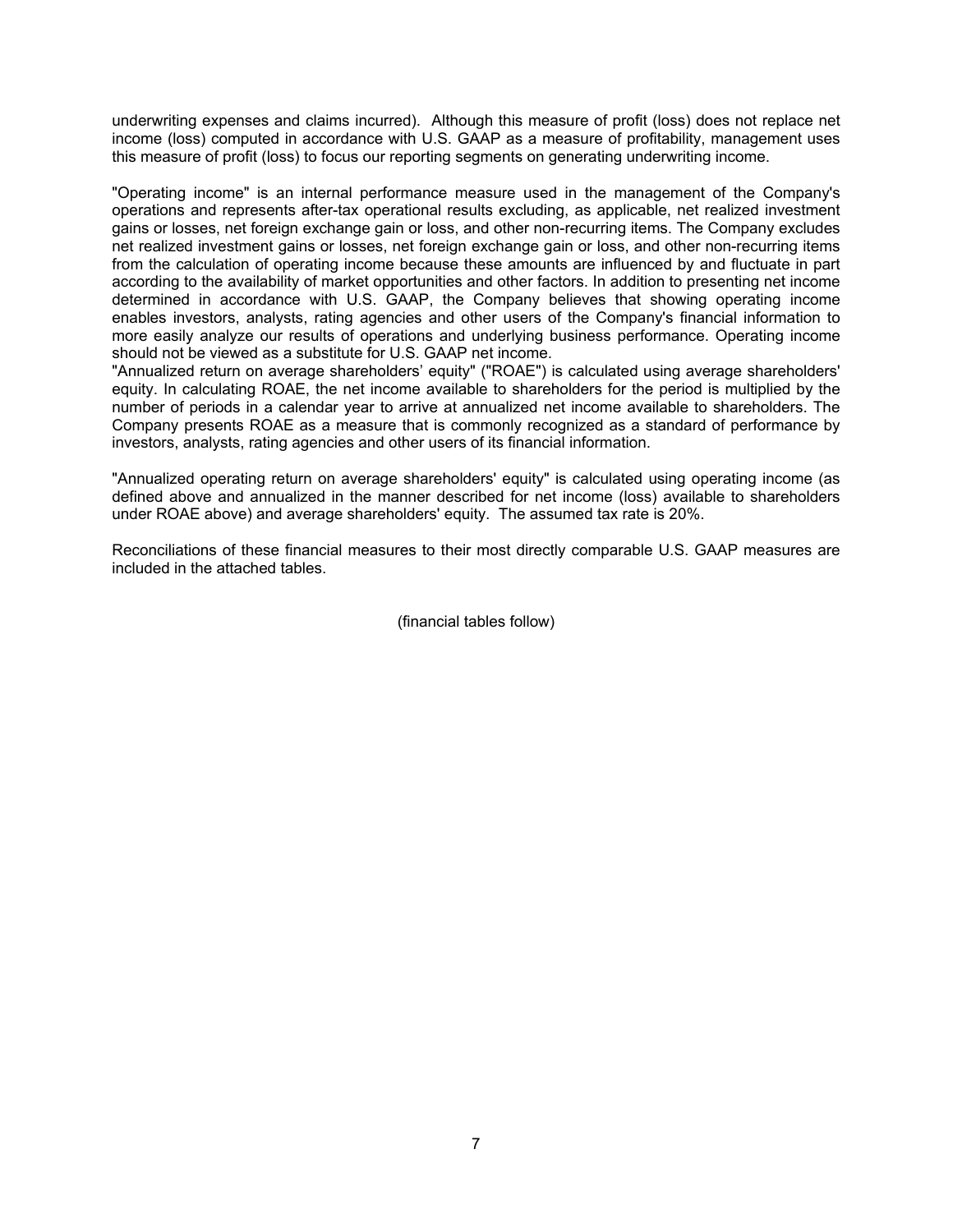## ARGO GROUP INTERNATIONAL HOLDINGS, LTD. CONSOLIDATED BALANCE SHEETS (in millions, except per share amounts)

|                                                  | September 30,        | December 31, |         |  |
|--------------------------------------------------|----------------------|--------------|---------|--|
|                                                  | 2016                 |              | 2015    |  |
|                                                  | (unaudited)          |              |         |  |
| Assets                                           |                      |              |         |  |
| Total investments                                | \$<br>4,313.6        | \$           | 4,115.7 |  |
| Cash                                             | 123.6                |              | 121.7   |  |
| Accrued investment income                        | 21.9                 |              | 21.6    |  |
| Receivables                                      | 1,786.5              |              | 1,525.6 |  |
| Goodwill and intangible assets                   | 221.1                |              | 225.5   |  |
| Deferred acquisition costs, net                  | 147.7                |              | 132.4   |  |
| Ceded unearned premiums                          | 311.6                |              | 250.8   |  |
| Other assets                                     | 255.1                |              | 232.3   |  |
| <b>Total assets</b>                              | \$<br>7,181.1        | \$           | 6,625.6 |  |
| Liabilities and Shareholders' Equity             |                      |              |         |  |
| Reserves for losses and loss adjustment expenses | \$<br>3,284.8        | \$           | 3,123.6 |  |
| Unearned premiums                                | 1,010.2              |              | 886.7   |  |
| Ceded reinsurance payable, net                   | 452.8                |              | 312.4   |  |
| Senior unsecured fixed rate notes                | 139.4                |              | 139.3   |  |
| Other indebtedness                               | 57.3                 |              | 55.2    |  |
| Junior subordinated debentures                   | 172.7                |              | 172.7   |  |
| <b>Other liabilities</b>                         | 275.5                |              | 267.6   |  |
| <b>Total liabilities</b>                         | $\overline{5,}392.7$ |              | 4,957.5 |  |
| Total shareholders' equity                       | 1,788.4              |              | 1,668.1 |  |
| Total liabilities and shareholders' equity       | \$<br>7,181.1        | \$           | 6,625.6 |  |
|                                                  |                      |              |         |  |
| Book value per common share                      | \$<br>59.65          | \$           | 54.31   |  |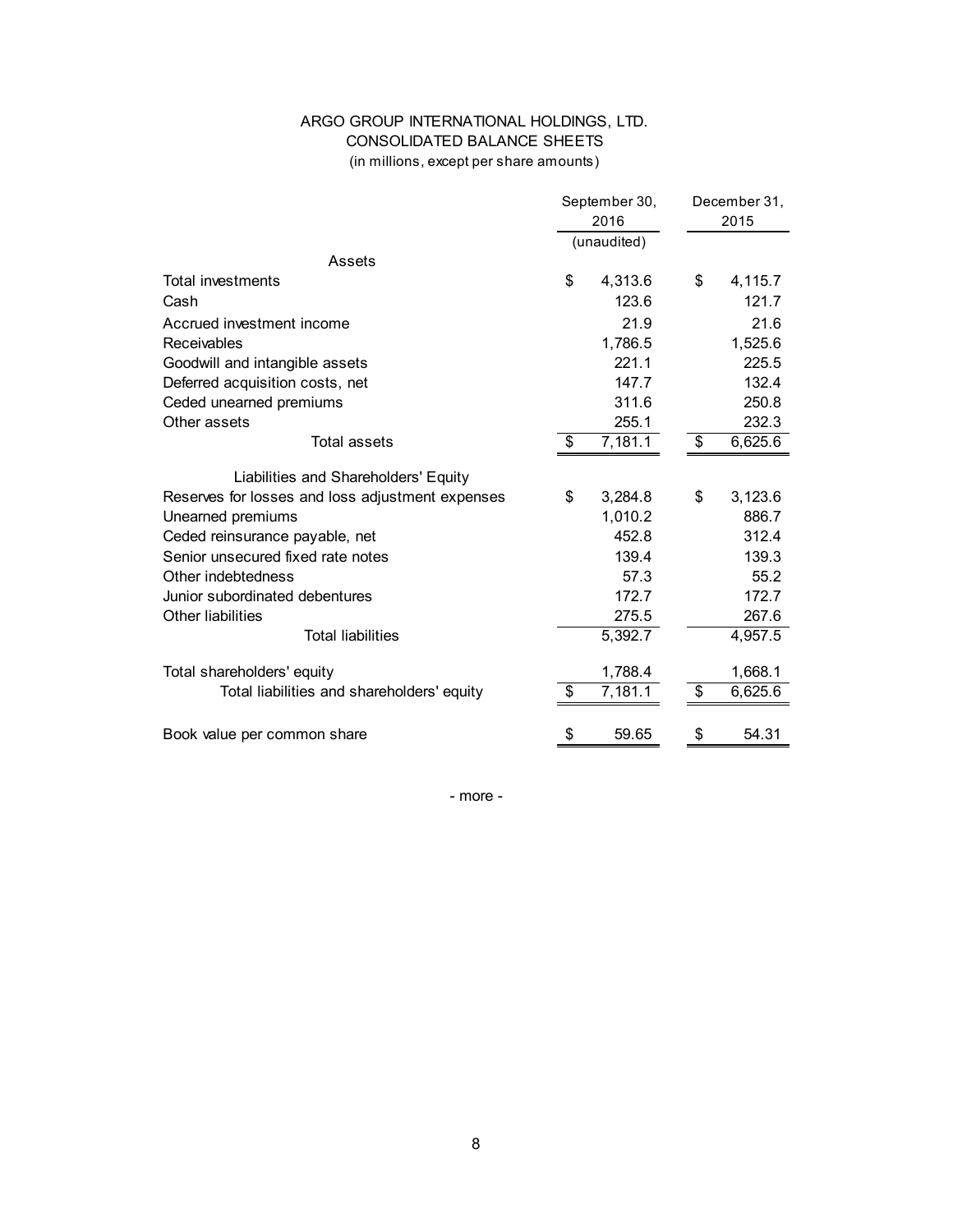## ARGO GROUP INTERNATIONAL HOLDINGS, LTD. FINANCIAL HIGHLIGHTS ALL SEGMENTS (in millions, except per share amounts)

|                                                  |                          |                     | <b>Three Months Ended</b><br>September 30, |       |    | Nine Months Ended<br>September 30, |                 |           |
|--------------------------------------------------|--------------------------|---------------------|--------------------------------------------|-------|----|------------------------------------|-----------------|-----------|
|                                                  |                          | 2016<br>(unaudited) |                                            | 2015  |    | 2016<br>(unaudited)                |                 | 2015      |
| Gross written premiums                           | \$                       | 585.4               | \$                                         | 531.4 |    | \$1,665.8                          |                 | \$1,565.9 |
| Net written premiums                             |                          | 415.3               |                                            | 386.2 |    | 1,106.7                            |                 | 1,093.8   |
| Earned premiums                                  |                          | 358.7               |                                            | 346.0 |    | 1,048.5                            |                 | 1,026.6   |
| Net investment income                            |                          | 32.7                |                                            | 18.4  |    | 89.6                               |                 | 68.5      |
| Fee and other income                             |                          | 7.6                 |                                            | 9.2   |    | 20.2                               |                 | 17.9      |
| Net realized investment and other gains          |                          | 17.7                |                                            | 6.6   |    | 12.8                               |                 | 20.4      |
| Total revenue                                    |                          | 416.7               |                                            | 380.2 |    | 1,171.1                            |                 | 1,133.4   |
| Losses and loss adjustment expenses              |                          | 207.8               |                                            | 200.0 |    | 596.0                              |                 | 574.3     |
| Underwriting, acquisition and insurance expenses |                          | 137.4               |                                            | 132.8 |    | 403.0                              |                 | 401.9     |
| Interest expense                                 |                          | 4.9                 |                                            | 4.8   |    | 14.6                               |                 | 14.3      |
| Fee and other expense, net                       |                          | 5.9                 |                                            | 8.2   |    | 18.1                               |                 | 18.0      |
| Foreign currency exchange (gain) loss            |                          | (1.5)               |                                            | (1.8) |    | 4.5                                |                 | (8.4)     |
| <b>Total expenses</b>                            |                          | 354.5               |                                            | 344.0 |    | 1,036.2                            |                 | 1,000.1   |
| Income before taxes                              |                          | 62.2                |                                            | 36.2  |    | 134.9                              |                 | 133.3     |
| Income tax provision                             |                          | 7.0                 |                                            | 0.9   |    | 21.1                               |                 | 11.3      |
| Net income                                       | $\overline{\mathcal{S}}$ | 55.2                | $\overline{\mathcal{F}}$                   | 35.3  | s) | 113.8                              | $\overline{\$}$ | 122.0     |
| Net income per common share (basic)              | \$                       | 1.84                | \$                                         | 1.15  | \$ | 3.76                               | \$              | 3.96      |
| Net income per common share (diluted)            | \$                       | 1.80                | \$                                         | 1.13  | \$ | 3.68                               | \$              | 3.89      |
| Weighted average common shares:                  |                          |                     |                                            |       |    |                                    |                 |           |
| <b>Basic</b>                                     |                          | 30.0                |                                            | 30.7  |    | 30.2                               |                 | 30.8      |
| <b>Diluted</b>                                   |                          | 30.7                |                                            | 31.3  |    | 30.9                               |                 | 31.4      |
|                                                  |                          |                     |                                            |       |    |                                    |                 |           |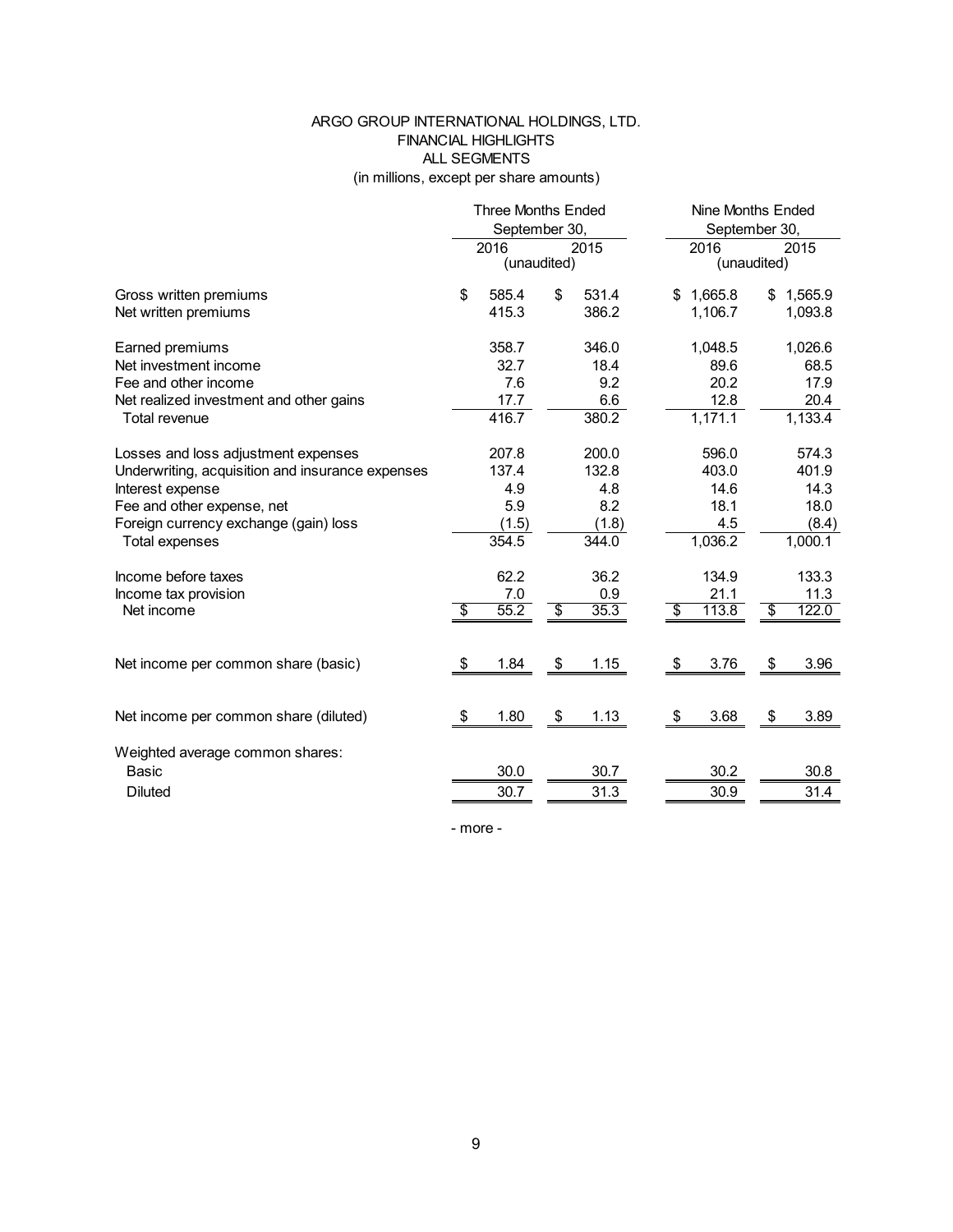## ARGO GROUP INTERNATIONAL HOLDINGS, LTD.

# SEGMENT DATA

|                             | (in millions)             |                         |                         |                         |  |  |  |
|-----------------------------|---------------------------|-------------------------|-------------------------|-------------------------|--|--|--|
|                             | <b>Three Months Ended</b> |                         | Nine Months Ended       |                         |  |  |  |
|                             | September 30,             |                         | September 30,           |                         |  |  |  |
|                             | 2016                      | 2015                    | 2016                    | 2015                    |  |  |  |
|                             | (unaudited)               |                         |                         | (unaudited)             |  |  |  |
| Excess & Surplus Lines      |                           |                         |                         |                         |  |  |  |
| Gross written premiums      | 141.7<br>\$               | \$133.6                 | \$456.0                 | 440.0<br>\$             |  |  |  |
| Net written premiums        | 119.4                     | 116.4                   | 379.4                   | 378.6                   |  |  |  |
| Earned premiums             | 122.3                     | 121.5                   | 363.4                   | 351.8                   |  |  |  |
| Underwriting income         | 11.5                      | 16.3                    | 38.2                    | 43.8                    |  |  |  |
| Net investment income       | 12.7                      | 7.2                     | 35.1                    | 24.6                    |  |  |  |
| Interest expense            | (1.4)                     | (1.5)                   | (4.3)                   | (4.3)                   |  |  |  |
| Net income before taxes     | \$<br>22.8                | $\overline{\$}$<br>22.0 | $\overline{\$}$<br>69.0 | \$<br>64.1              |  |  |  |
| Loss ratio                  | $\frac{1}{58.4}$          | 55.7                    | $\frac{1}{58.2}$        | 55.9                    |  |  |  |
| Expense ratio               | 32.2                      | 30.9                    | 31.3                    | 31.7                    |  |  |  |
| GAAP combined ratio         | 90.6<br>$\frac{0}{6}$     | 86.6<br>$\frac{0}{0}$   | 89.5<br>$\%$            | 87.6 %                  |  |  |  |
| <b>Commercial Specialty</b> |                           |                         |                         |                         |  |  |  |
| Gross written premiums      | \$219.1                   | 176.6<br>\$             | \$514.2                 | 428.5<br>\$             |  |  |  |
| Net written premiums        | 139.5                     | 113.6                   | 292.4                   | 262.9                   |  |  |  |
| Earned premiums             | 94.0                      | 87.5                    | 266.3                   | 255.7                   |  |  |  |
| Underwriting income         | 16.0                      | 11.0                    | 40.7                    | 21.2                    |  |  |  |
| Net investment income       | 7.6                       | 4.4                     | 20.7                    | 15.1                    |  |  |  |
| Interest expense            | (0.8)                     | (0.8)                   | (2.5)                   | (2.6)                   |  |  |  |
| Fee income (expense), net   | 0.3                       | 0.5                     | (1.7)                   | (2.0)                   |  |  |  |
| Net income before taxes     | 23.1<br>\$                | 15.1<br>$\overline{\$}$ | $\overline{\$}$<br>57.2 | $\overline{\$}$<br>31.7 |  |  |  |
| Loss ratio                  | 49.0                      | 54.3                    | 51.2                    | 59.2                    |  |  |  |
| Expense ratio               | 34.0                      | 33.1                    | 33.5                    | 32.5                    |  |  |  |
| GAAP combined ratio         | 83.0<br>$\frac{0}{0}$     | $\frac{0}{6}$<br>87.4   | 84.7<br>$\%$            | 91.7 %                  |  |  |  |
| Syndicate 1200              |                           |                         |                         |                         |  |  |  |
| Gross written premiums      | \$162.6                   | 160.2<br>\$             | \$480.2                 | \$473.2                 |  |  |  |
| Net written premiums        | 115.8                     | 115.9                   | 303.5                   | 320.4                   |  |  |  |
| Earned premiums             | 102.4                     | 100.3                   | 301.1                   | 308.9                   |  |  |  |
| Underwriting income         | 1.3                       | 4.2                     | 9.1                     | 20.9                    |  |  |  |
| Net investment income       | 2.8                       | 1.9                     | 9.7                     | 6.7                     |  |  |  |
| Interest expense            | (0.7)                     | (0.7)                   | (1.9)                   | (2.0)                   |  |  |  |
| Fee income, net             | 1.5                       | 1.1                     | 3.8                     | 2.4                     |  |  |  |
| Net income before taxes     | 4.9<br>\$                 | \$<br>6.5               | 20.7<br>\$              | \$<br>28.0              |  |  |  |
| Loss ratio                  | 60.6                      | 55.0                    | 56.2                    | 52.4%                   |  |  |  |
| Expense ratio               | 38.1                      | 40.8                    | 40.8                    | 40.8                    |  |  |  |
| GAAP combined ratio         | 98.7 %                    | 95.8 %                  | 97.0 %                  | 93.2 %                  |  |  |  |
| International Specialty     |                           |                         |                         |                         |  |  |  |
| Gross written premiums      | 61.9<br>\$                | 60.7<br>\$              | \$215.1                 | \$223.8                 |  |  |  |
| Net written premiums        | 40.5                      | 40.0                    | 131.1                   | 131.5                   |  |  |  |
| Earned premiums             | 39.9                      | 36.4                    | 117.4                   | 109.8                   |  |  |  |
| Underwriting income         | 11.2                      | 1.3                     | 21.5                    | 14.6                    |  |  |  |
| Net investment income       | 4.7                       | 2.5                     | 13.0                    | 8.7                     |  |  |  |
| Interest expense            | (0.7)                     | (0.7)                   | (2.1)                   | (2.2)                   |  |  |  |
| Net income before taxes     | 15.2<br>\$                | \$<br>3.1               | \$<br>32.4              | \$<br>21.1              |  |  |  |
|                             |                           |                         |                         |                         |  |  |  |
| Loss ratio                  | 42.4<br>29.8              | 62.2                    | 52.0                    | 51.2                    |  |  |  |
| Expense ratio               |                           | 34.6                    | 29.8                    | 35.6                    |  |  |  |
| GAAP combined ratio         | 72.2 %                    | 96.8 %                  | 81.8 %                  | 86.8 %                  |  |  |  |
|                             | - more -                  |                         |                         |                         |  |  |  |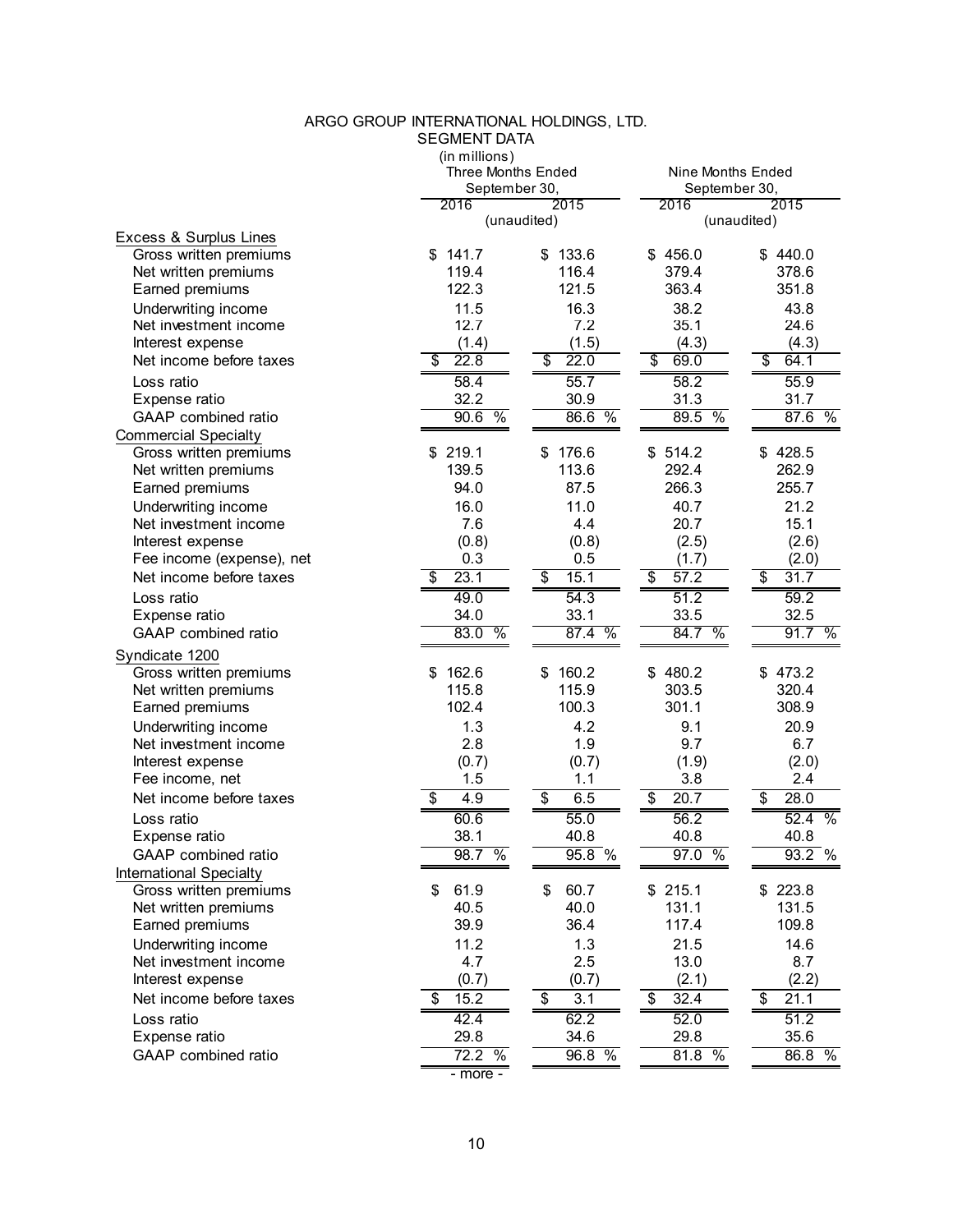## (unaudited) (in millions) ARGO GROUP INTERNATIONAL HOLDINGS LTD

|                             | For the Three Months Ended<br>September 30, |             | For the Nine Months Ended<br>September 30, |        |      |        |  |  |
|-----------------------------|---------------------------------------------|-------------|--------------------------------------------|--------|------|--------|--|--|
| Net Prior Year Development  | 2016                                        | 2015        |                                            | 2016   | 2015 |        |  |  |
| (Favorable)/Unfavorable     |                                             |             |                                            |        |      |        |  |  |
| E&S                         | \$<br>(5.7)                                 | \$<br>(8.7) | \$                                         | (12.0) | \$   | (18.4) |  |  |
| <b>Commercial Specialty</b> | (8.0)                                       | (2.6)       |                                            | (13.6) |      | 3.7    |  |  |
| Syndicate 1200              | 1.9                                         | (0.3)       |                                            | (2.5)  |      | (2.8)  |  |  |
| International Specialty     | (2.5)                                       | (2.1)       |                                            | (8.3)  |      | (5.8)  |  |  |
| Run-off                     | 11.4                                        | 7.1         |                                            | 17.6   |      | 8.0    |  |  |
| Total                       | \$<br>(2.9)                                 | \$<br>(6.6) |                                            | (18.8) | \$   | (15.3) |  |  |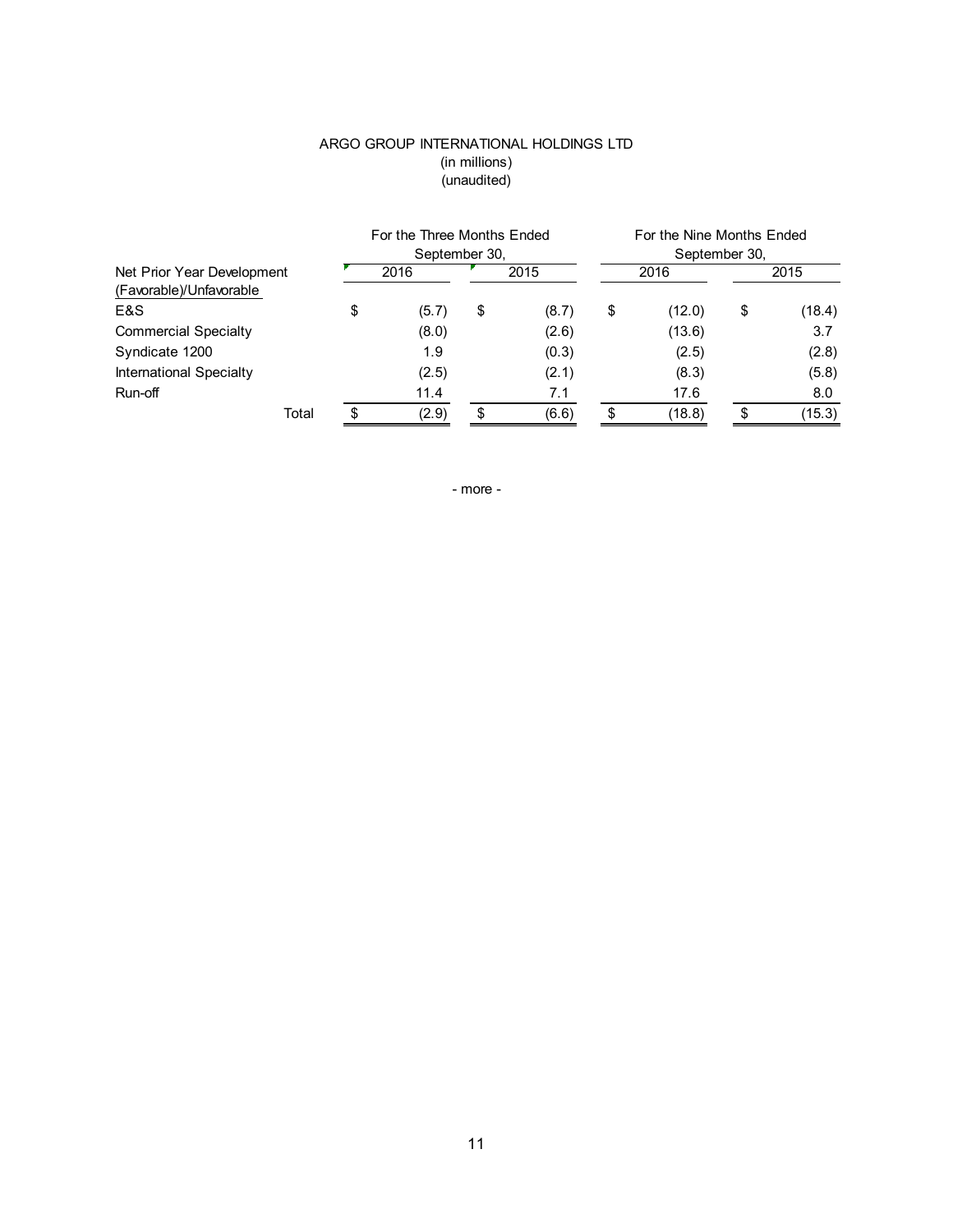## ARGO GROUP INTERNATIONAL HOLDINGS, LTD. RECONCILIATION OF OPERATING INCOME (LOSS) TO NET INCOME (LOSS) (in millions, except per share amounts)

|                                                                     | <b>Three Months Ended</b> |               |    |        | Nine Months Ended |               |      |        |
|---------------------------------------------------------------------|---------------------------|---------------|----|--------|-------------------|---------------|------|--------|
|                                                                     |                           | September 30, |    |        |                   | September 30, |      |        |
|                                                                     |                           | 2016          |    | 2015   |                   | 2016          | 2015 |        |
|                                                                     |                           | (unaudited)   |    |        |                   | (unaudited)   |      |        |
| Net income, as reported                                             | \$                        | 55.2          | \$ | 35.3   | \$                | 113.8         | \$   | 122.0  |
| Provision for income taxes                                          |                           | 7.0           |    | 0.9    |                   | 21.1          |      | 11.3   |
| Net income, before taxes                                            |                           | 62.2          |    | 36.2   |                   | 134.9         |      | 133.3  |
| Add (deduct):                                                       |                           |               |    |        |                   |               |      |        |
| Net realized investment and other gains                             |                           | (17.7)        |    | (6.6)  |                   | (12.8)        |      | (20.4) |
| Foreign currency exchange (gains) losses                            |                           | (1.5)         |    | (1.8)  |                   | 4.5           |      | (8.4)  |
| Operating income before taxes                                       |                           | 43.0          |    | 27.8   |                   | 126.6         |      | 104.5  |
| Provision for income taxes, at assumed rate (a)                     |                           | 8.6           |    | 5.6    |                   | 25.3          |      | 20.9   |
| Operating income                                                    | \$                        | 34.4          | \$ | 22.2   | \$                | 101.3         | \$   | 83.6   |
| Operating income per common share (diluted)<br>At assumed tax rate: |                           |               |    |        |                   |               |      |        |
| Income $(a)$                                                        | \$                        | 1.62          | \$ | 0.92   | \$                | 3.49          | \$   | 3.40   |
| Net realized investment and other gains (a)                         |                           | (0.46)        |    | (0.17) |                   | (0.33)        |      | (0.52) |
| Foreign currency exchange loss (gains) (a)                          |                           | (0.04)        |    | (0.04) |                   | 0.12          |      | (0.22) |
| Operating income per common share (diluted)                         |                           | 1.12          | \$ | 0.71   | \$                | 3.28          | \$   | 2.66   |
| (a) At assumed tax rate of 20%.                                     |                           |               |    |        |                   |               |      |        |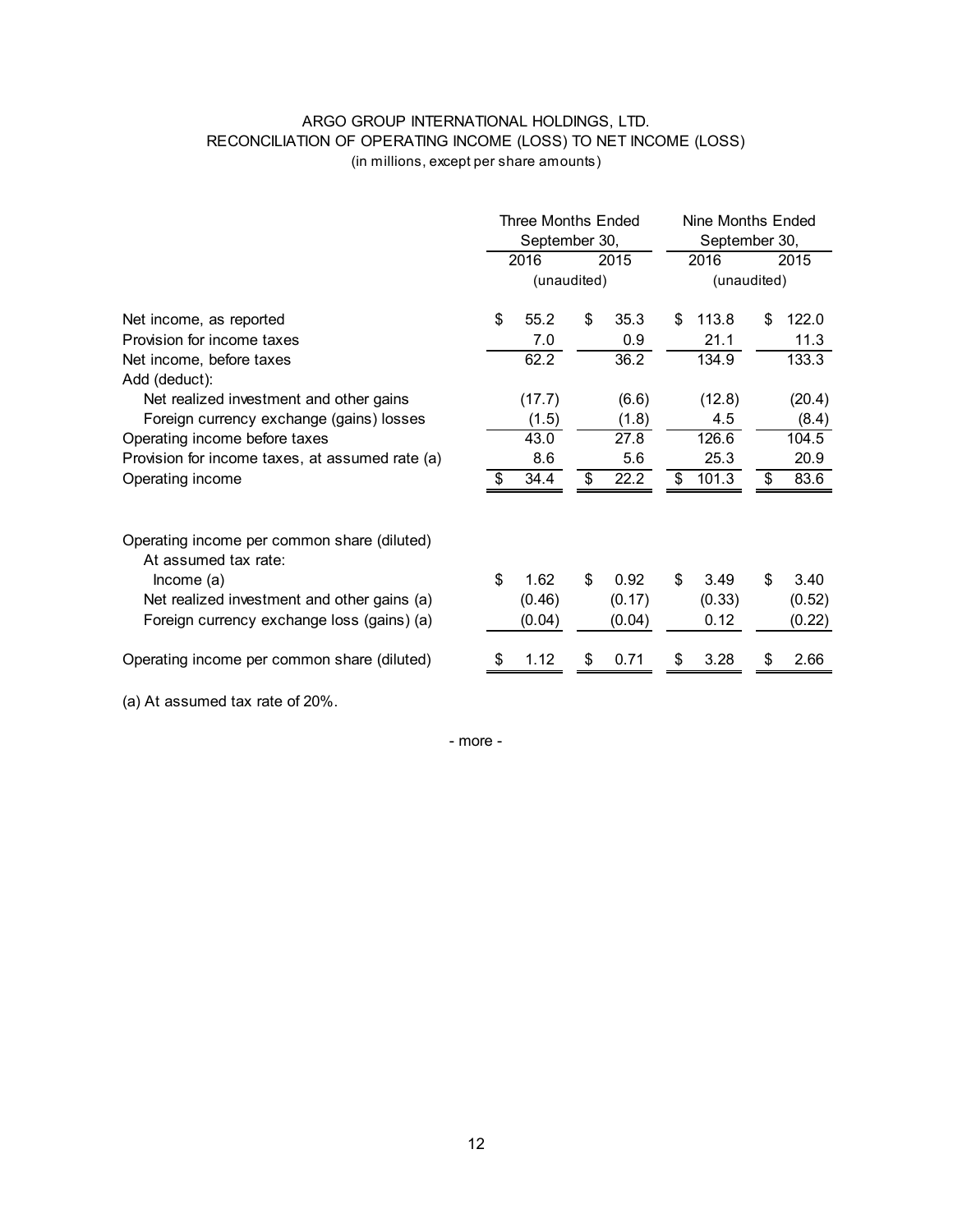#### ARGO GROUP INTERNATIONAL HOLDINGS, LTD. RECONCILIATION OF UNDERWRITING INCOME TO NET INCOME (in millions)

|                                                  | Three Months Ended<br>September 30, |       |     |       |    | Nine Months Ended<br>September 30, |    |         |  |
|--------------------------------------------------|-------------------------------------|-------|-----|-------|----|------------------------------------|----|---------|--|
|                                                  | 2015<br>2016                        |       |     |       |    | 2016                               |    | 2015    |  |
|                                                  | (unaudited)                         |       |     |       |    | (unaudited)                        |    |         |  |
| Earned premiums                                  | \$                                  | 358.7 | \$  | 346.0 | S  | 1.048.5                            | \$ | 1,026.6 |  |
| Losses and loss adjustment expenses              |                                     | 207.8 |     | 200.0 |    | 596.0                              |    | 574.3   |  |
| Underwriting, acquisition and insurance expenses |                                     | 137.4 |     | 132.8 |    | 403.0                              |    | 401.9   |  |
| Underwriting income                              |                                     | 13.5  |     | 13.2  |    | 49.5                               |    | 50.4    |  |
| Net investment income                            |                                     | 32.7  |     | 18.4  |    | 89.6                               |    | 68.5    |  |
| Net realized investment and other gains          |                                     | 17.7  |     | 6.6   |    | 12.8                               |    | 20.4    |  |
| Fee and other income                             |                                     | 7.6   |     | 9.2   |    | 20.2                               |    | 17.9    |  |
| Interest expense                                 |                                     | (4.9) |     | (4.8) |    | (14.6)                             |    | (14.3)  |  |
| Fee and other expense                            |                                     | (5.9) |     | (8.2) |    | (18.1)                             |    | (18.0)  |  |
| Foreign currency exchange gains (losses)         |                                     | 1.5   |     | 1.8   |    | (4.5)                              |    | 8.4     |  |
| Income before taxes                              |                                     | 62.2  |     | 36.2  |    | 134.9                              |    | 133.3   |  |
| Income tax provision                             |                                     | 7.0   |     | 0.9   |    | 21.1                               |    | 11.3    |  |
| Net Income                                       |                                     | 55.2  | \$. | 35.3  | \$ | 113.8                              | \$ | 122.0   |  |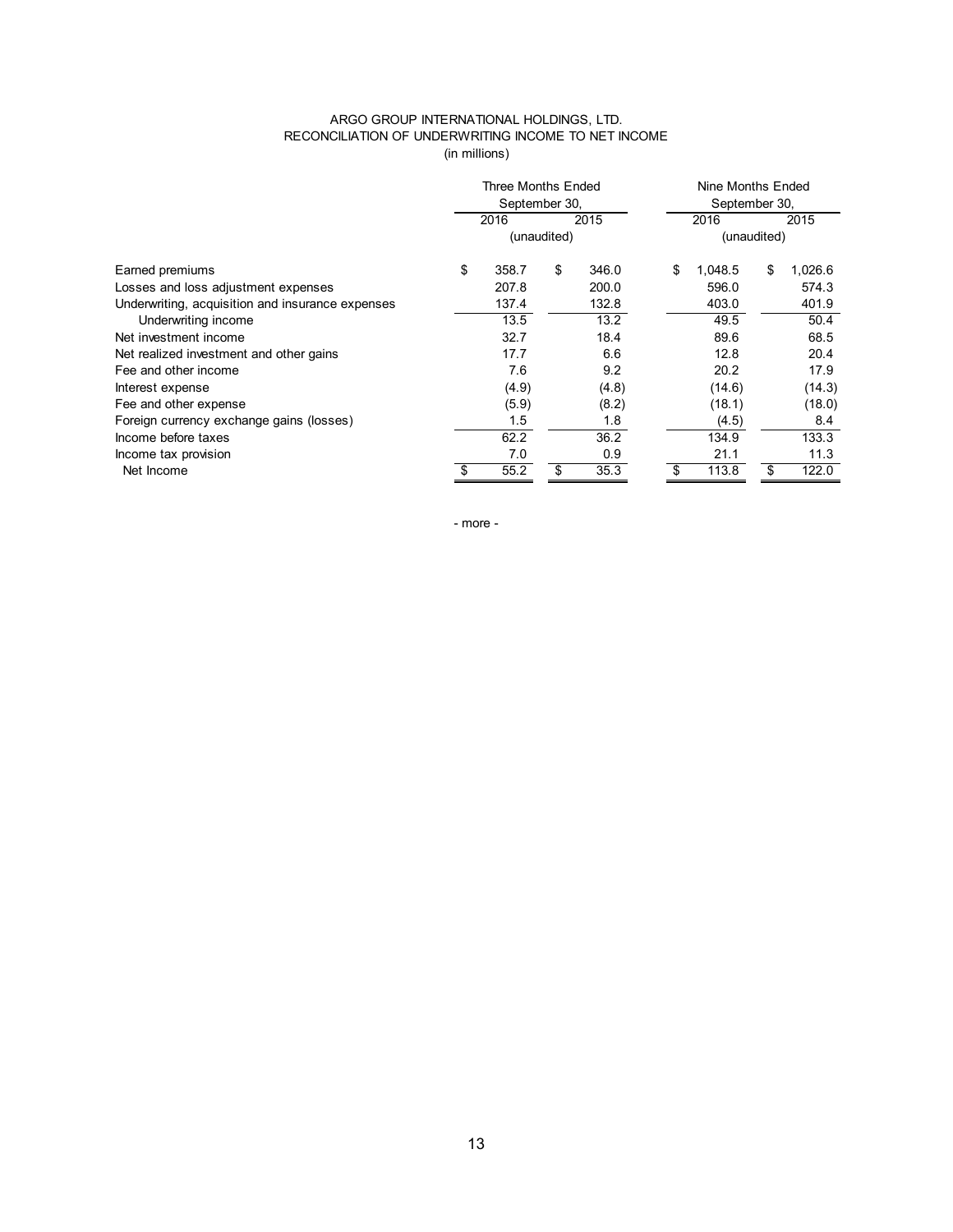## ARGO GROUP INTERNATIONAL HOLDINGS, LTD. RECONCILIATION OF SEGMENT INCOME TO NET INCOME (in millions)

|                                           | For the Three Months Ended<br>September 30, |        |    |        |    | For the Nine Months Ended<br>September 30, |    |        |  |
|-------------------------------------------|---------------------------------------------|--------|----|--------|----|--------------------------------------------|----|--------|--|
|                                           |                                             | 2016   |    | 2015   |    | 2016                                       |    | 2015   |  |
| Segment income (loss) before income taxes |                                             |        |    |        |    |                                            |    |        |  |
| <b>Excess and Surplus Lines</b>           | \$                                          | 22.8   | \$ | 22.0   | \$ | 69.0                                       | \$ | 64.1   |  |
| <b>Commercial Specialty</b>               |                                             | 23.1   |    | 15.1   |    | 57.2                                       |    | 31.7   |  |
| Syndicate 1200                            |                                             | 4.9    |    | 6.5    |    | 20.7                                       |    | 28.0   |  |
| <b>International Specialty</b>            |                                             | 15.2   |    | 3.1    |    | 32.4                                       |    | 21.1   |  |
| <b>Run-off Lines</b>                      |                                             | (10.0) |    | (6.9)  |    | (14.6)                                     |    | (6.6)  |  |
| Corporate and Other                       |                                             | (13.0) |    | (12.0) |    | (38.1)                                     |    | (33.8) |  |
| Realized investment and other gains       |                                             | 17.7   |    | 6.6    |    | 12.8                                       |    | 20.4   |  |
| Foreign currency exchange gains (losses)  |                                             | 1.5    |    | 1.8    |    | (4.5)                                      |    | 8.4    |  |
| Net income before income taxes            |                                             | 62.2   |    | 36.2   |    | 134.9                                      |    | 133.3  |  |
| Provision for taxes                       |                                             | 7.0    |    | 0.9    |    | 21.1                                       |    | 11.3   |  |
| Net income                                |                                             | 55.2   | \$ | 35.3   | \$ | 113.8                                      | \$ | 122.0  |  |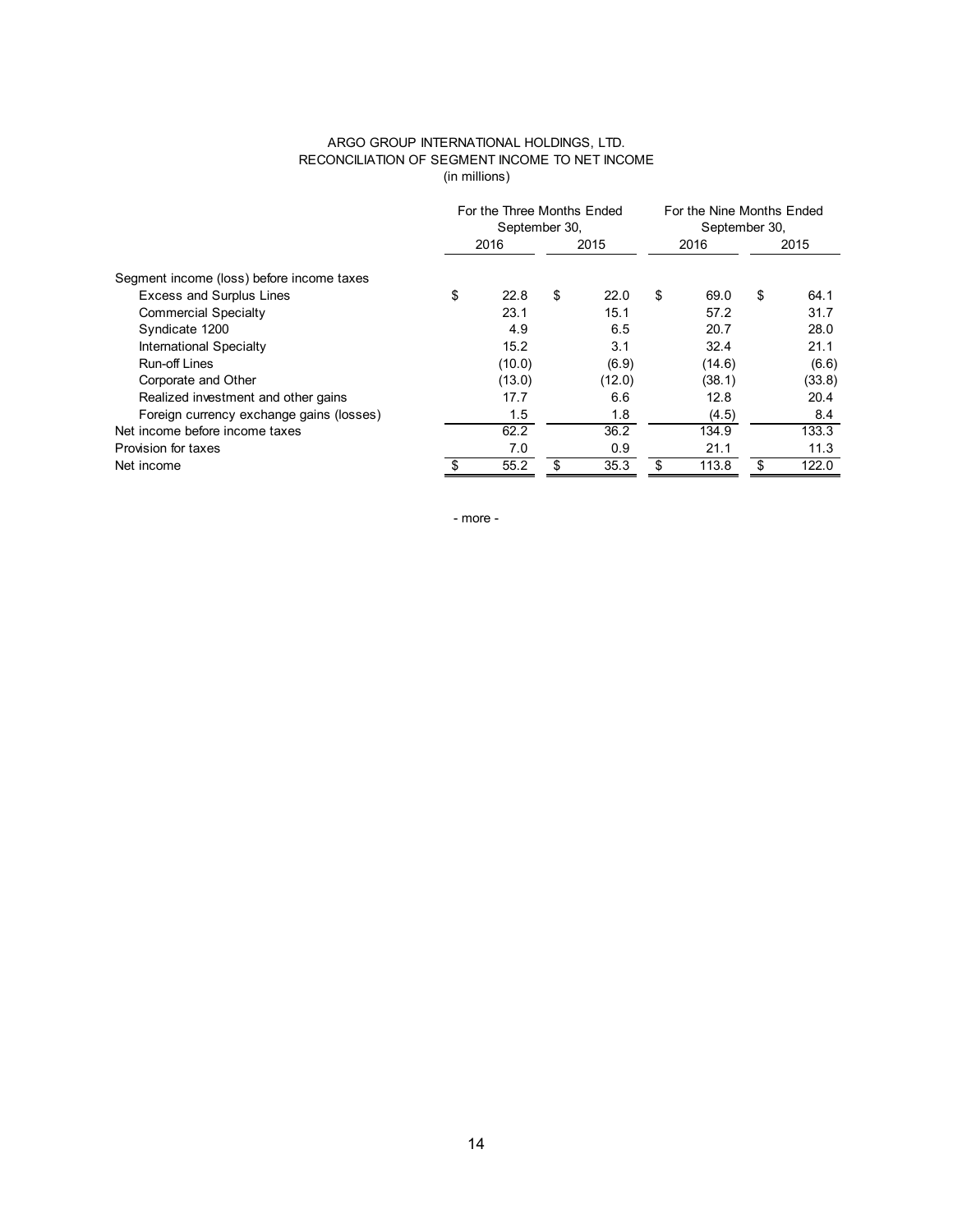## ARGO GROUP INTERNATIONAL HOLDINGS, LTD. RECONCILIATION OF LOSS RATIOS

|                                          |               | <b>Three Months Ended</b> |               | <b>Nine Months Ended</b> |
|------------------------------------------|---------------|---------------------------|---------------|--------------------------|
|                                          | September 30, |                           | September 30, |                          |
|                                          | 2016          | 2015                      | 2016          | 2015                     |
| <b>Excess and Surplus lines</b>          |               |                           |               |                          |
| Loss ratio                               | 58.4%         | 55.7%                     | 58.2%         | 55.9%                    |
| Prior accident year loss development     | 4.6%          | 7.2%                      | 3.3%          | 5.2%                     |
| Catastrophe losses                       | $-3.1%$       | $-2.2%$                   | $-2.6%$       | $-1.3%$                  |
| Current accident year ex-cats loss ratio | 59.9%         | 60.7%                     | 58.9%         | 59.8%                    |
| <b>Commercial Specialty</b>              |               |                           |               |                          |
| Loss ratio                               | 49.0%         | 54.3%                     | 51.2%         | 59.2%                    |
| Prior accident year loss development     | 8.6%          | 3.0%                      | 5.1%          | $-1.5%$                  |
| Catastrophe losses                       | $-0.8%$       | $-0.6%$                   | $-0.7%$       | $-0.7%$                  |
| Current accident year ex-cats loss ratio | 56.8%         | 56.7%                     | 55.6%         | 57.0%                    |
| Syndicate 1200                           |               |                           |               |                          |
| Loss ratio                               | 60.6%         | 55.0%                     | 56.2%         | 52.4%                    |
| Prior accident year loss development     | $-1.8%$       | 0.2%                      | 0.8%          | 0.9%                     |
| Catastrophe losses                       | $-6.8%$       | $-4.0%$                   | $-4.6%$       | $-1.5%$                  |
| Current accident year ex-cats loss ratio | 52.0%         | 51.2%                     | 52.4%         | 51.8%                    |
| International Specialty                  |               |                           |               |                          |
| Loss ratio                               | 42.4%         | 62.2%                     | 52.0%         | 51.2%                    |
| Prior accident year loss development     | 6.1%          | 6.0%                      | 7.2%          | 5.3%                     |
| Catastrophe losses                       | $-3.7%$       | $-18.2%$                  | $-12.2%$      | $-6.9%$                  |
| Current accident year ex-cats loss ratio | 44.8%         | 50.0%                     | 47.0%         | 49.6%                    |
| Consolidated                             |               |                           |               |                          |
| Loss ratio                               | 57.9%         | 57.8%                     | 56.8%         | 55.9%                    |
| Prior accident year loss development     | 0.8%          | 1.9%                      | 1.8%          | 1.5%                     |
| Catastrophe losses                       | $-3.6%$       | $-3.9%$                   | $-3.7%$       | $-1.8%$                  |
| Current accident year ex-cats loss ratio | 55.1%         | 55.8%                     | 54.9%         | 55.6%                    |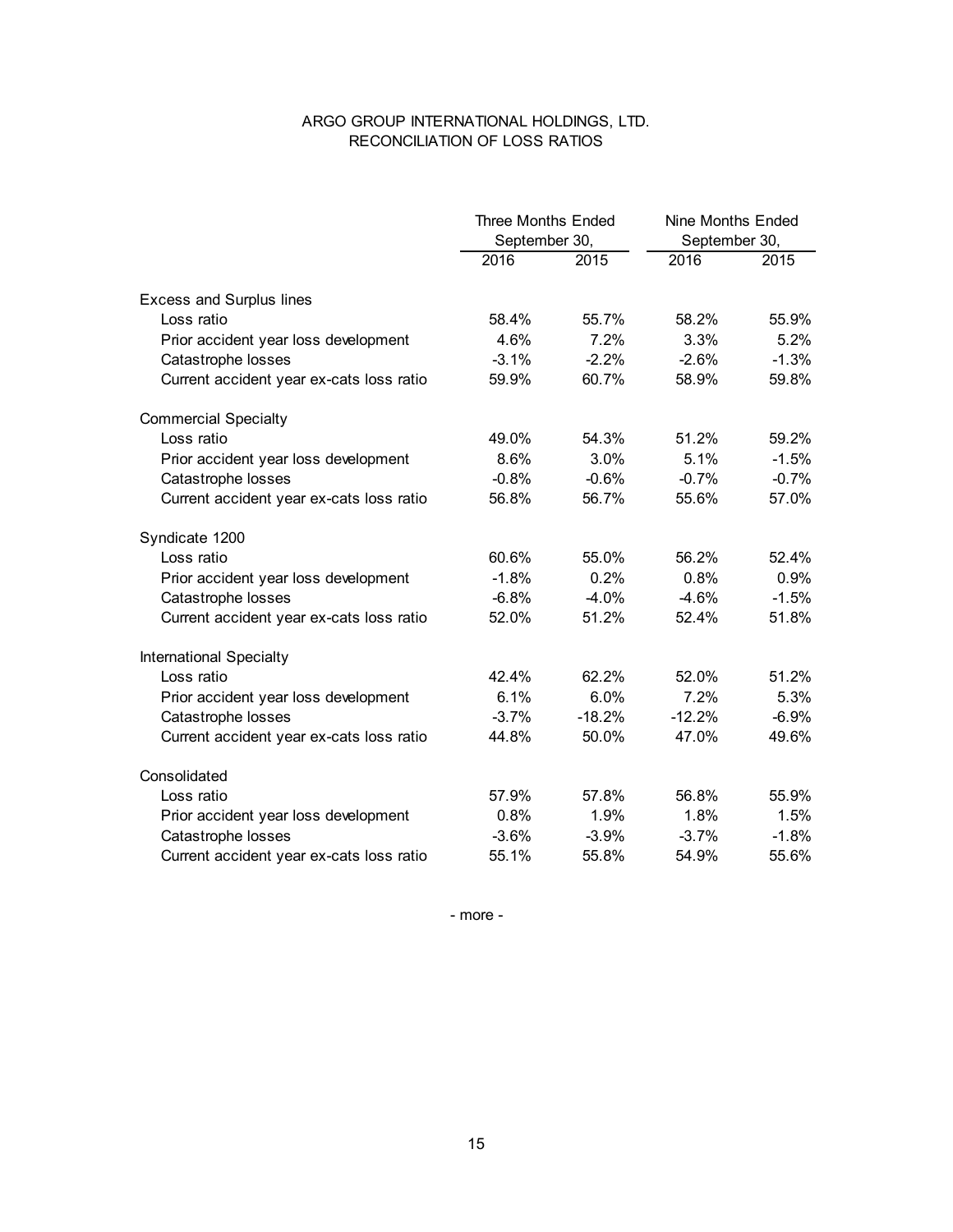#### ARGO GROUP INTERNATIONAL HOLDINGS, LTD. COMPONENTS OF INVESTMENT INCOME ALL SEGMENTS (in millions)

|                         | Three Months Ended |   |             |          |       |         |              |  |      |  |  |  |  |
|-------------------------|--------------------|---|-------------|----------|-------|---------|--------------|--|------|--|--|--|--|
|                         | September 30       |   | December 31 | March 31 |       | June 30 | September 30 |  |      |  |  |  |  |
|                         | 2015               |   | 2015        |          | 2016  |         | 2016         |  | 2016 |  |  |  |  |
| Net Investment Income   | 21.3               | S | 21.7        |          | 22.7  |         | 23.2         |  | 22.9 |  |  |  |  |
| Alternative Investments | (2.9)              |   | (1.6)       |          | (1.5) |         | 12.5         |  | 9.8  |  |  |  |  |
| Total                   | 18.4               |   | 20.1        | ጦ        | 21.2  |         | 35.7         |  | 32.7 |  |  |  |  |